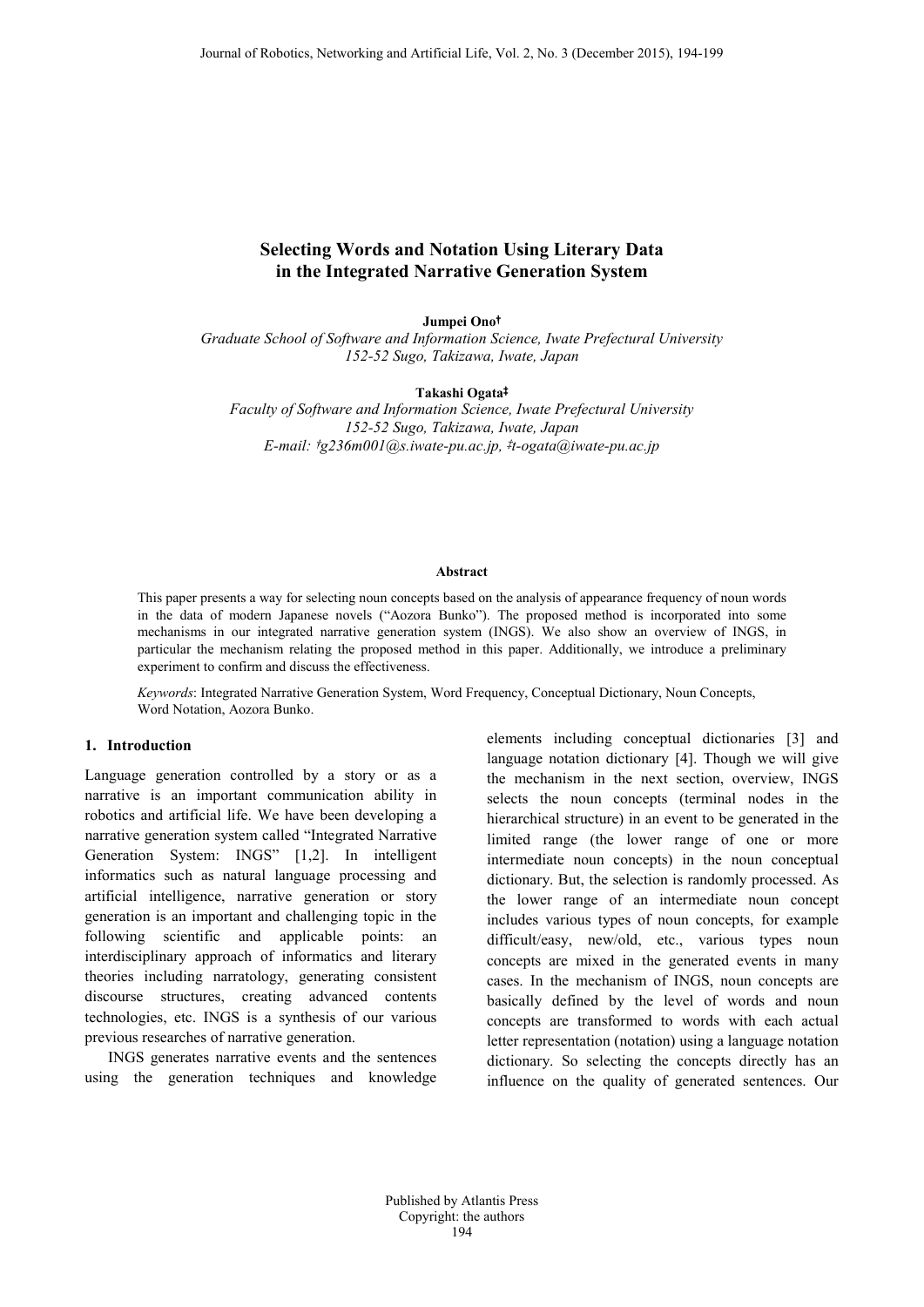goal to solve it is implementing more strategic mechanisms for concepts (and notations) selection and this paper will present a simple method based on the frequency analysis of words' appearance as the first step.

In particular, we automatically analyze frequency information of noun words from novels stored in "Aozora Bunko", which is a digital library that includes a variety of texts of modern Japanese novels mainly, to select noun concepts in events to be generated according to the acquired frequency information. For example, if we use noun concepts according to high-frequency noun words, the output text will be more readable.

There are studies of word familiarity relating to the theme of this paper. [5] considered the readability of a sentence based on the relationship between word familiarity and word frequency and sorted sentences based on readability according to the idea that highfrequency words are high-familiarity words.

In the large framework, our goal is not necessarily only readable story generation. Readable story generation based on high appearance frequency, namely concepts and words selection easy to read, is one of the strategic choices. In contrast, we will be able to make more difficult or strange sentences intentionally using low-frequency words and concepts. Additionally, for the processing relating to the final words notation in INGS, for instance, we will be able to concentrate on analyzing specific authors to simulate or imitate words representation in each style of authors. Though it is not the theme of this paper, we will mention the attempt.

# **2. An Overview of INGS and Noun Concept Selection Mechanism**

This section will give an overview of INGS architecture to show the noun concepts selection mechanism. The architecture of INGS has two types of macro level parts (Fig. 1.): "generation mechanism" and "knowledge mechanism". The former part has three main elements of "story generation mechanism", "discourse mechanism", and "surface generation mechanism (including language, music, and image)". The main elements of the latter "knowledge mechanism" are "conceptual dictionaries (for noun concepts and verb concepts chiefly)", "language notation (letter notation) dictionary", "state-event transformation knowledge base", and so on.



Fig. 1. The architecture of INGS

# **2.1.** *Generation Mechanisms*

In story generation, "story" means the content of a narrative or a temporal sequence of events. In narrative generation process, a story is described as a tree structure in which the basic elements are an event that is described by conceptual representation and a relation for combining among events or sub-structures. Additionally, an event is principally combined with a preceding state and a subsequent state. The major functions are holding the knowledge about a story world and managing the coherency of the flow of events. A story structure including events and relations is generated using one or more story techniques and states associating with the events are made according to another mechanism.

In the next discourse mechanism, "discourse" means how to form a narrative, which is a sequence or a structure of events to be narrated actually. A discourse is corresponded to the structure as the transformation of a story's structure and various discourse techniques process the structural transformation. We use the narrative discourse theory by Genette [6] for the categorization of discourse techniques. In the expression mechanism, "expression" means the part for representing the above conceptual representations with surface media including mainly natural language, such image or visual media as animated movie, and music.

The first two phases are conceptual generation parts in a process. Both of story and discourse structures are commonly represented by each structure to be operated respectively using various types of techniques. As stated above, we call the structural operation techniques "story techniques" and "discourse techniques".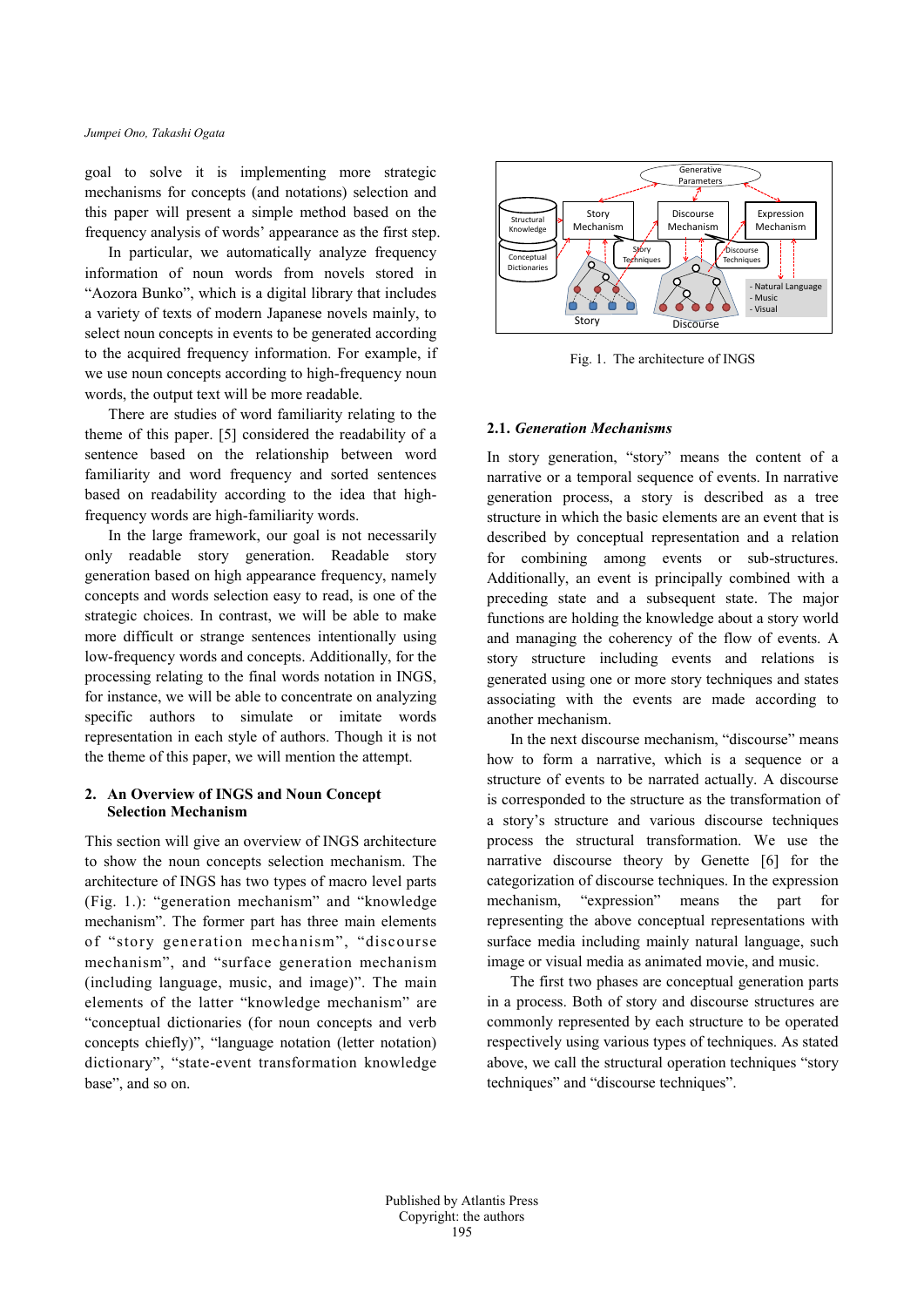#### **2.2.** *Conceptual Dictionaries*

An event is constructed with the instantiation of conceptual materials stored in conceptual dictionaries for noun concepts and verb ones. Each dictionary has a hierarchical structure from higher concepts to lower ones. The noun dictionary currently contains 115765 terminal concepts and 5809 intermediate ones. Each intermediate concept has (1) a list of hyponymy concepts, (2) the number of depth in the hierarchy, (3) the serial number of the super-ordinate concepts, and (4) the range of serial numbers of the hyponymy concepts (Fig. 2.). Fig. 3 shows the description of a noun concept.

| ( <intermediate concept=""></intermediate>      |  |
|-------------------------------------------------|--|
| (hierarchy                                      |  |
| (depth <number>)</number>                       |  |
| (hype <intermediate concept="">)</intermediate> |  |
| (hypo <intermediate concept="">)</intermediate> |  |
| (terminal <terminal concept="">)))</terminal>   |  |
|                                                 |  |

Fig. 2. Description form of an intermediate concept

| (男 [Man]                                |
|-----------------------------------------|
| (hierarchy                              |
| (depth 8)                               |
| (hype 人間〈男女〉 [Human <gender>])</gender> |
| (hypo 男「接辞」 [Man [Affix]])              |
| (terminal 男[Man] 父[Father] 少年[Boy]…)))  |

Fig. 3. The description of the noun concepts, "Man"

On the other hand, the verb concepts hierarchy has 11951 terminal concepts and 36 intermediate categories. Each terminal verb concept describes the following three elements: (1) a "sentence-pattern" to show a pattern for a sentence including the verb, (2) one or more "case-frame(s)" to show the types of required noun cases, and (3) one or more "constraint(s)" to define the range in the noun conceptual dictionary in which each noun concept in the above case-frame(s) requires. For example, Fig. 4. is the description of the verb concept, "eat". When INGS materializes the framework of a case-frame, it selects concepts in the noun conceptual dictionary. The objective of the paper is revising the selecting method.



Fig. 4. The description of a verb concept

#### **2.3.** *Concept Selection in Story Generation*

First, we show a story structure to be generated in the story generation mechanism in INGS to explain a story generation process (Fig. 5.). As indicated in the above figure, the hierarchical structure of a story is constructed with three elements: (1) an "event" consists of a verb concept and some noun concepts (as stated above), (2) a "state" is the attribute information to position before and behind of the events (an event changes a state to the next state), and (3) a "relation" connects the lower structure semantically.



Fig. 5. The form of a story structure

A story generation process is equal to expanding or transforming a story structure. In particular, under some parameters ("macro-structure", "length", etc.) given in the first step, a story technique makes a new event or a sub-structure including one or more new events using a variety of story contents knowledge to integrate them into the original structure using various relations. According to a generated new event, new states are also generated. When an event is generated, the above story contents knowledge gives the basic form based on the description of a case-frame in Fig. 4. Each constraint indicates the range in the noun conceptual dictionary to decide a noun concept. Actually, each noun concept in an event is transformed into an instance using attribute information if necessary. Finally, each generated event is transformed into a natural language sentence using specific word representation. Fig. 6 shows the process.



Fig. 6. The process of generating an event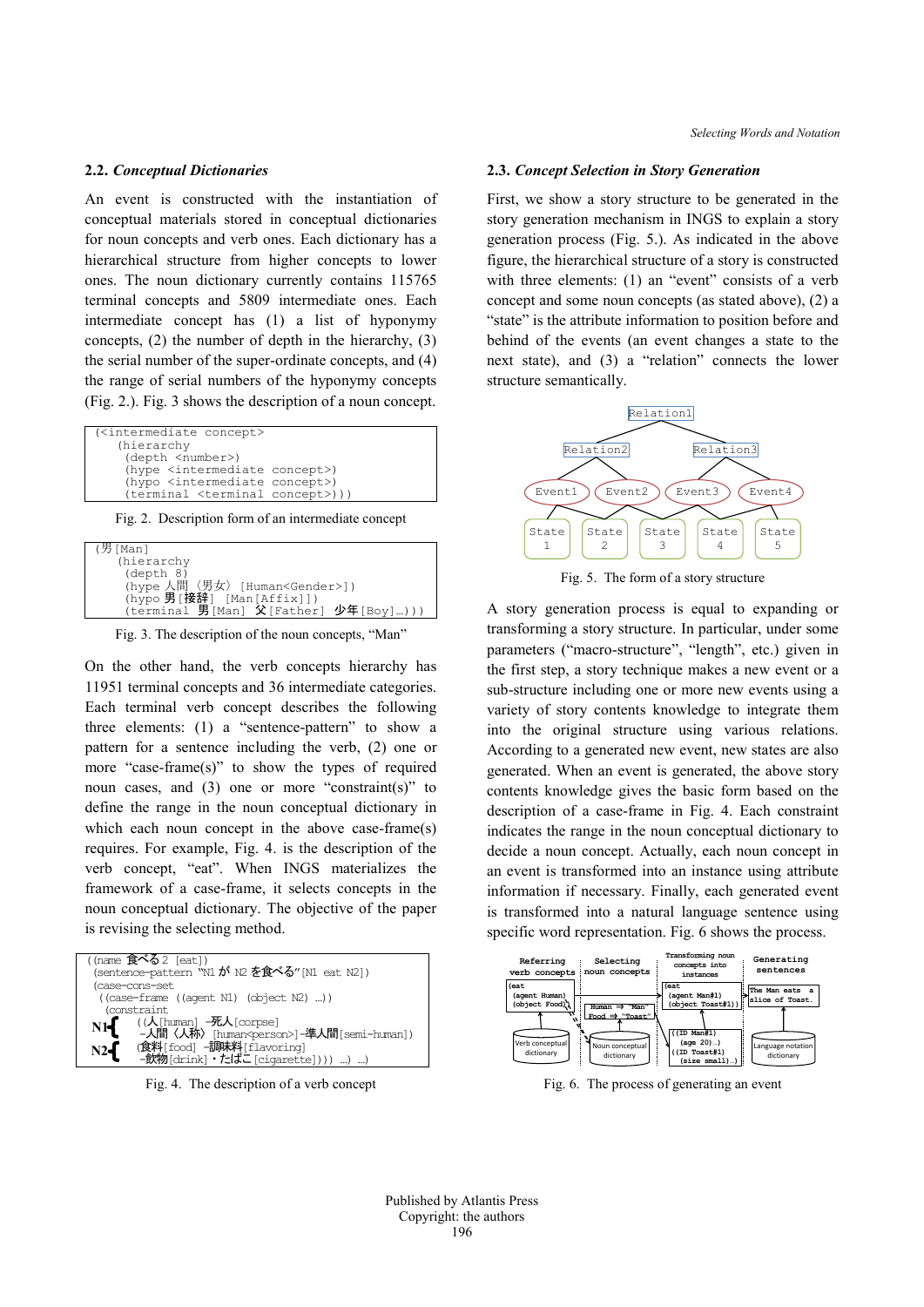#### *Jumpei Ono, Takashi Ogata*

As mentioned above, in applying constraints to choose noun concepts, terminal concepts under an intermediate node in the noun conceptual dictionary are not fully organized. In the following sections, we will present a method using words' appearance frequency instead of revising the organization or structure.

### **3. Concept Selection Based on Word Frequency**

We will describe the method to analyze word frequency and show some generation examples using the result.

### **3.1.** *The Method of Word Frequency Analysis*

We have analyzed word frequency in 4980 texts (mainly novels) in Aozora Bunko from 1872 through 1963 to use it for noun concept selection in story generation. The image of the processing is shown in Fig. 7. KH Coder [7] is used in the analysis in the first step to account the word frequency. And the mechanism links acquired frequency information to the corresponded noun concepts in the noun conceptual dictionary.



Fig. 7. An image to use frequency

We describe the method in detail. Firstly, in the texts (corpus) to be used, we have accounted the word frequency for "general nouns", "nominalized adjectives", and "nouns as stems of adjectival verbs".

On the other hand, in the noun conceptual dictionary to give frequency, for such 3549 noun concepts that become a concept by the combination with another concepts as " $\sim \frac{4}{7} \times [\sim \text{school}]$ ", we do not give frequency. Additionally, terminal noun concepts that have a same name sometimes exist under different intermediate concepts. For example, two intermediate concepts, "君主 [ 王 ](monarch)" and "貴人 [ 君  $\pm$ ](nobleman)", respectively include a terminal concept, "  $\pm$  (king)". The number of this type of terminal concepts was 28421. When such overlapped terminal noun concepts appear in analyzing a text, the

mechanism adds frequency 1 to all the concepts. We count the overlapped noun concepts as one concept, so the above 28421 are equal to the number of sets of overlapped concepts and 36187 concepts that the 28421 are eliminated from all the overlapped concepts are not included in the range of the noun conceptual dictionary to add frequency. Considering the above conditions, the number of terminal noun concepts to which appearance frequency should be added is 76029 (for 115765 terminal concepts in the noun conceptual dictionary).

According to the conditions, the mechanism analyzes the word appearance frequency in the target texts by morphological analysis. As stated above, the mechanism accounts the frequency of "general nouns", "nominalized adjectives", and "nouns as stems of adjectival verbs". Next, the proposed mechanism relates the above nouns with frequency to terminal noun concepts in the noun conceptual dictionary by simple matching. Though each description of noun concepts is theoretically a kind of label and the linguistic notation is proposed by the language notation dictionary, a general notation is actually used for each of the description.

As a result, we have acquired word frequency for 57131 nouns in the target texts and linked the frequency to 44332 terminal noun concepts. 44332 concepts are equal to 58% for all terminal noun concepts in the noun conceptual dictionary in INGS.

### **3.2.** *Concept Selection Based on Frequency*

Fig. 8. is an example of story generation using noun concepts with the highest frequency. Actually, it is the result transformed by "sentence generation mechanism" in INGS. An event in a story is simply transformed into a sentence based on the sentence pattern. Additionally, the future version of INGS is necessary to change some noun representations in each sentence to another nouns using attributes for each noun concept. For instance, "child" will be changed to an actual name such as "Taro". The mechanism will enable to represent a noun concept by a noun phrase, such as "Taro in a forest".

# **4. Preliminary Evaluation and Discussion**

We conducted a survey to find out the effectiveness of selecting noun concepts in stories generated based on the acquired frequency. The subjects were 4 students.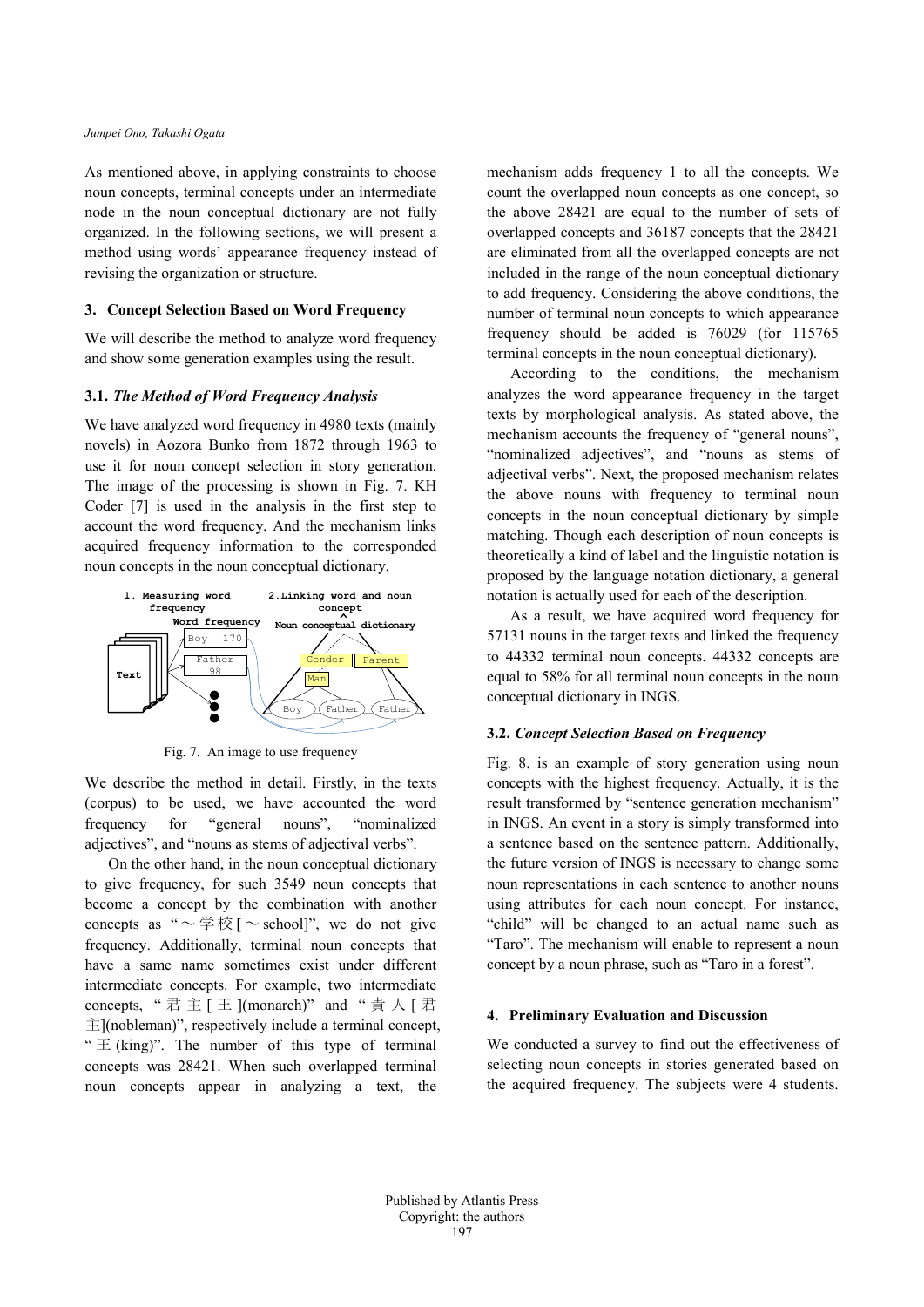

Fig. 8. The result of a story generation based on the frequency (Japanese: the original sentences, English: the translation)

For the survey, we prepared five stories including the above example based on the following frequency: [Random] when the mechanism selects a noun concept in an event, it randomly selects a concept from the range of intermediate concepts, [Max] the mechanism selects a concept with the highest frequency, [Middle] it selects a concept with the middle frequency, [Min] it selects a concept with the lowest frequency, [Zero] it selects a concept with no description of frequency. In all cases, if there are two or more candidates, the mechanism randomly selects one concept.

The procedure of the experiment is as follows. The subjects read each story and select one of the evaluation values for pointed nouns:  $(1)$  no strange,  $(2)$  a few strange, and (3) very strange. Additionally, we set a time limit (5 minutes) for a story. And we prescribed to not change the already described values and not necessary to confirm previous values.

Table 1. shows the result. The values indicates that the nearer 1, the smaller the sense of strange. This result was same with previous survey [8] which had been conducted for 8 subjects in the halfway stage of the analysis of Aozora Bunko. An interesting point was as follows. As we did the experiments using generated sentences directly, the subjects were sometimes had an effect on contextual information within a sentence or between sentences. It indicates that contextual conditions were also considered in selecting concepts. Considering the problem will be a future issue. On the other hand, in the "average" in this experiment, differences between [Max] and the others were relatively small. This indicates that controlling extremely unreadable word representation is difficult in this way. It will be also an important future topic.

Table 1. The evaluation result

| Subject | Random | Max   | Middle | Min  | Zero |
|---------|--------|-------|--------|------|------|
|         | .79    | .04   | 1.48   | 1.63 | 1.85 |
|         | 1.40   | 00. ا | 1.46   | 1.45 | .23  |
|         | 2.39   | .69   | 2.25   | 27   | 2.79 |
|         | 1.06   | 06. ا |        | 1.26 | .04  |
| Average | .66    | .20   | .57    | 78   | 1.73 |

The result of the frequency analysis, there were 12799 words which did not exist in the noun conceptual dictionary. Table 2. shows the two types. "No existing words" (7928) will be able to add to the noun conceptual dictionary. This category includes many complex words. And, in many cases, as the parts are stored in the current version of the noun conceptual dictionary, we would like to address the way for using the knowledge to add the concepts.

In the type of "the problem of notation", a similar noun concept with a word exists in many cases. The number of such words was 4871. In Table 3., we show concepts to be corresponded to such words. We will be able to connect such words to elements in the language notation dictionary as mentioned above. The language notation dictionary is a writing system which stores letter representations for all concepts using Kanji, Hiragana, Katakana, etc. The extracted words from Aozora Bunko which does not match with concepts directly sometimes are found out in the language notation dictionary. We will be able to use the mechanism for such words and concepts.